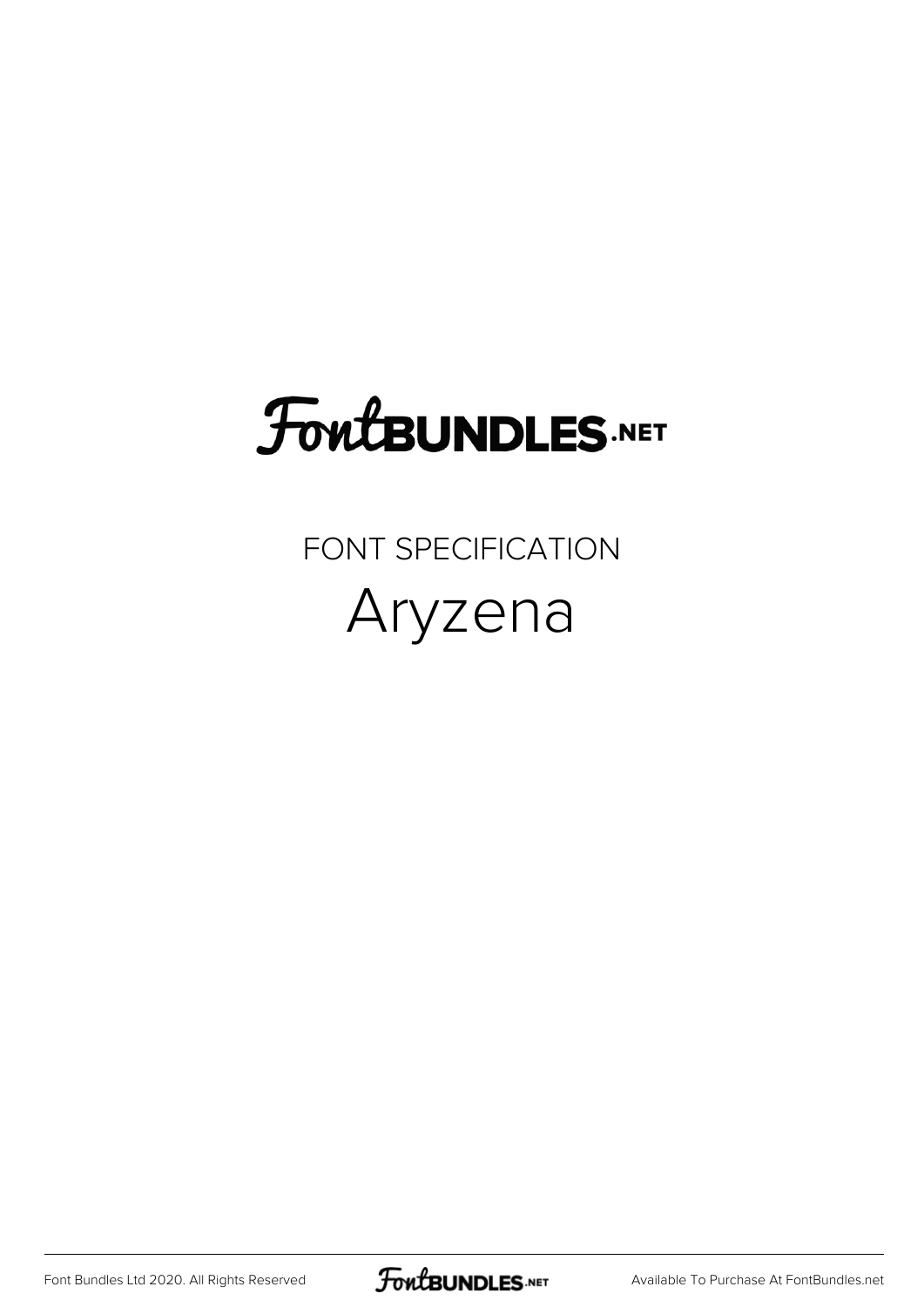

**Uppercase Characters** 

ABCDEFGHIJKLMNOPQRSTUVW

 $X.42Z$ 

Lowercase Characters

abcdefghijklmnopgrstuvwxyz

**Numbers** 

0123456789

Punctuation and Symbols

 $"\# 8 2 5' () * ,$  $x \rightarrow 2$  / \ ] ^ \_ { | } i t £  $x \times '$   $S$   $Q$   $q$   $\kappa$   $-\kappa$  $\bigstar$ Ø  $\frac{2}{4}$  $\boldsymbol{\mathcal{U}}$  $\frac{1}{2}$ 

All Other Glyphs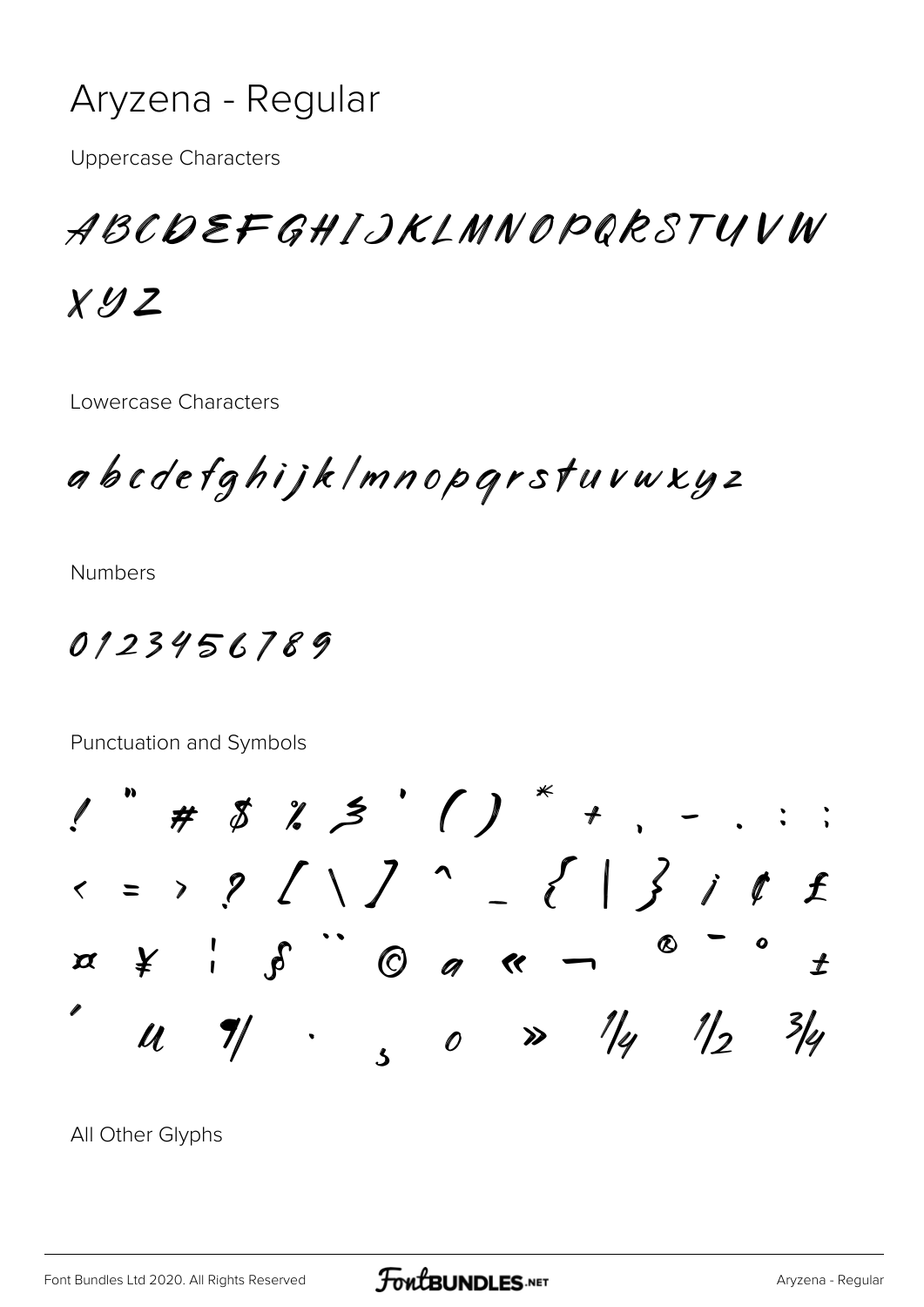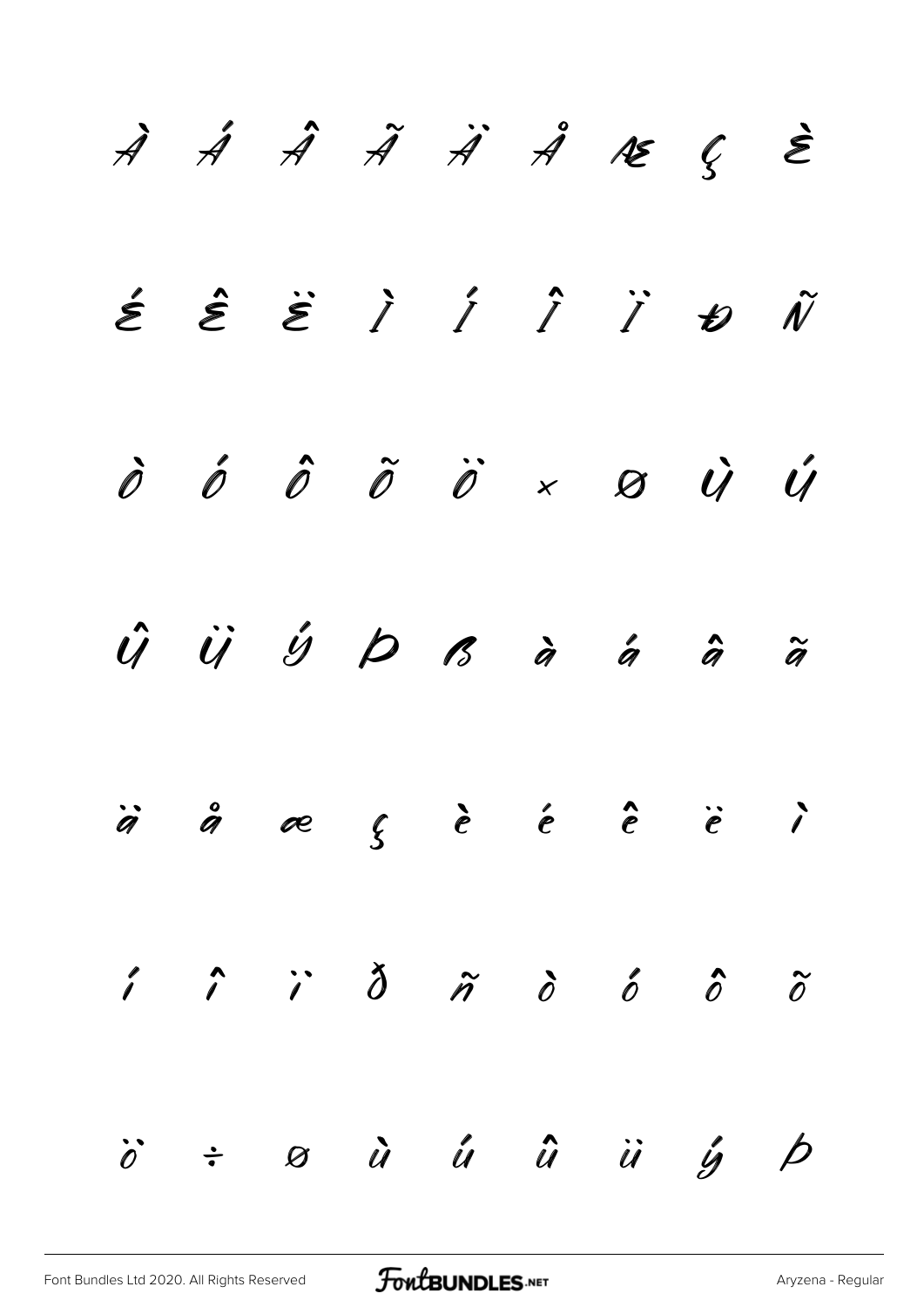|  |  |  | $\ddot{y}$ $\bar{A}$ $\bar{a}$ $\ddot{A}$ $\ddot{a}$ $\dot{d}$ $\ddot{d}$ $\ddot{e}$                                |  |
|--|--|--|---------------------------------------------------------------------------------------------------------------------|--|
|  |  |  | $\dot{c}$ $\dot{c}$ $\ddot{c}$ $\ddot{c}$ $\ddot{b}$ $\ddot{d}$ $\dot{d}$ $\ddot{\epsilon}$ $\ddot{\epsilon}$       |  |
|  |  |  | $\dot{\mathcal{E}}$ is $\dot{\mathcal{E}}$ is $\dot{\mathcal{E}}$ is $\dot{\mathcal{G}}$ is $\dot{\mathcal{G}}$     |  |
|  |  |  | $\dot{g}$ G $\dot{g}$ $\bar{I}$ $\bar{f}$ $\dot{\ell}$ $\dot{\ell}$ $\dot{\ell}$                                    |  |
|  |  |  | $K$ k $\acute{L}$ $\acute{L}$ k $\acute{L}$ $\acute{L}$ $\acute{L}$                                                 |  |
|  |  |  | $+$ $\acute{\psi}$ $\acute{\eta}$ $\acute{\psi}$ $\eta$ $\acute{\psi}$ $\acute{\eta}$ $\ddot{\theta}$ $\ddot{\phi}$ |  |
|  |  |  | "O" Œ Œ Ŕ ŕ R ŗ Ř                                                                                                   |  |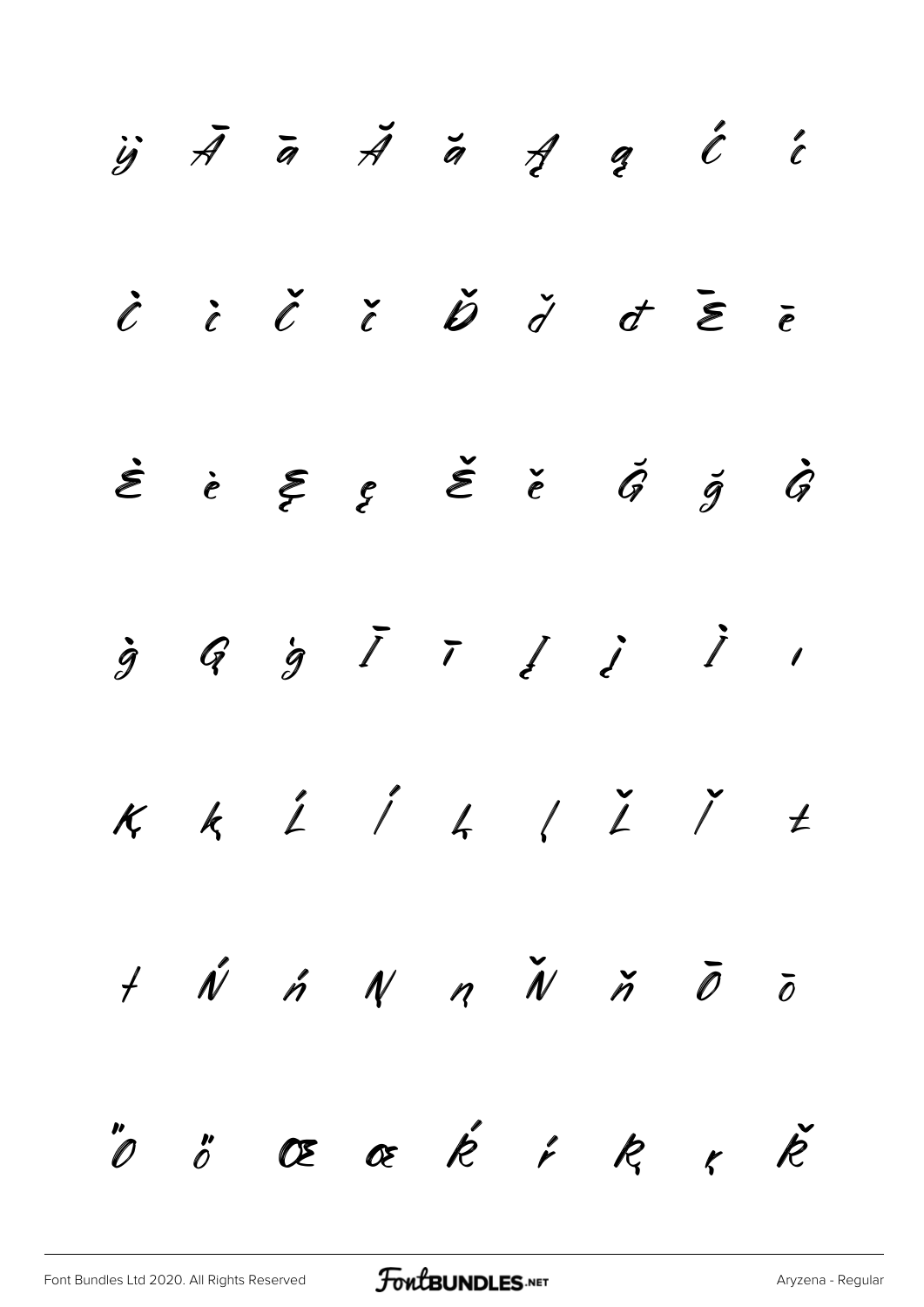|  |  |  | $\check{r}$ $\acute{\mathcal{S}}$ $\acute{\mathcal{S}}$ $\acute{\mathcal{S}}$ $\acute{\mathcal{S}}$ $\acute{\mathcal{S}}$ $\acute{\mathcal{S}}$ $\acute{\mathcal{S}}$ $\acute{\mathcal{S}}$                                                               |  |
|--|--|--|-----------------------------------------------------------------------------------------------------------------------------------------------------------------------------------------------------------------------------------------------------------|--|
|  |  |  | $\check{\tau}$ $\check{\tau}$ $\tau$ $\bar{u}$ $\bar{u}$ $\hat{u}$ $\hat{u}$ $\ddot{u}$                                                                                                                                                                   |  |
|  |  |  | ü y y Ŵ ŵ Î ŷ Ï Ź                                                                                                                                                                                                                                         |  |
|  |  |  | $\begin{array}{cccccccccccccc} \text{\large $\dot{z}$} & \text{\large $\dot{z}$} & \text{\large $\dot{z}$} & \text{\large $\dot{z}$} & \text{\large $\dot{f}$} & \text{\large $\dot{A}$} & \text{\large $\dot{a}$} & \text{\large $\dot{I}$} \end{array}$ |  |
|  |  |  | $\check{\prime}$ $\check{\phi}$ $\check{\phi}$ $\check{\psi}$ $\check{u}$ $\varsigma$ $\varsigma$ $\tau$ $t$                                                                                                                                              |  |
|  |  |  |                                                                                                                                                                                                                                                           |  |
|  |  |  |                                                                                                                                                                                                                                                           |  |